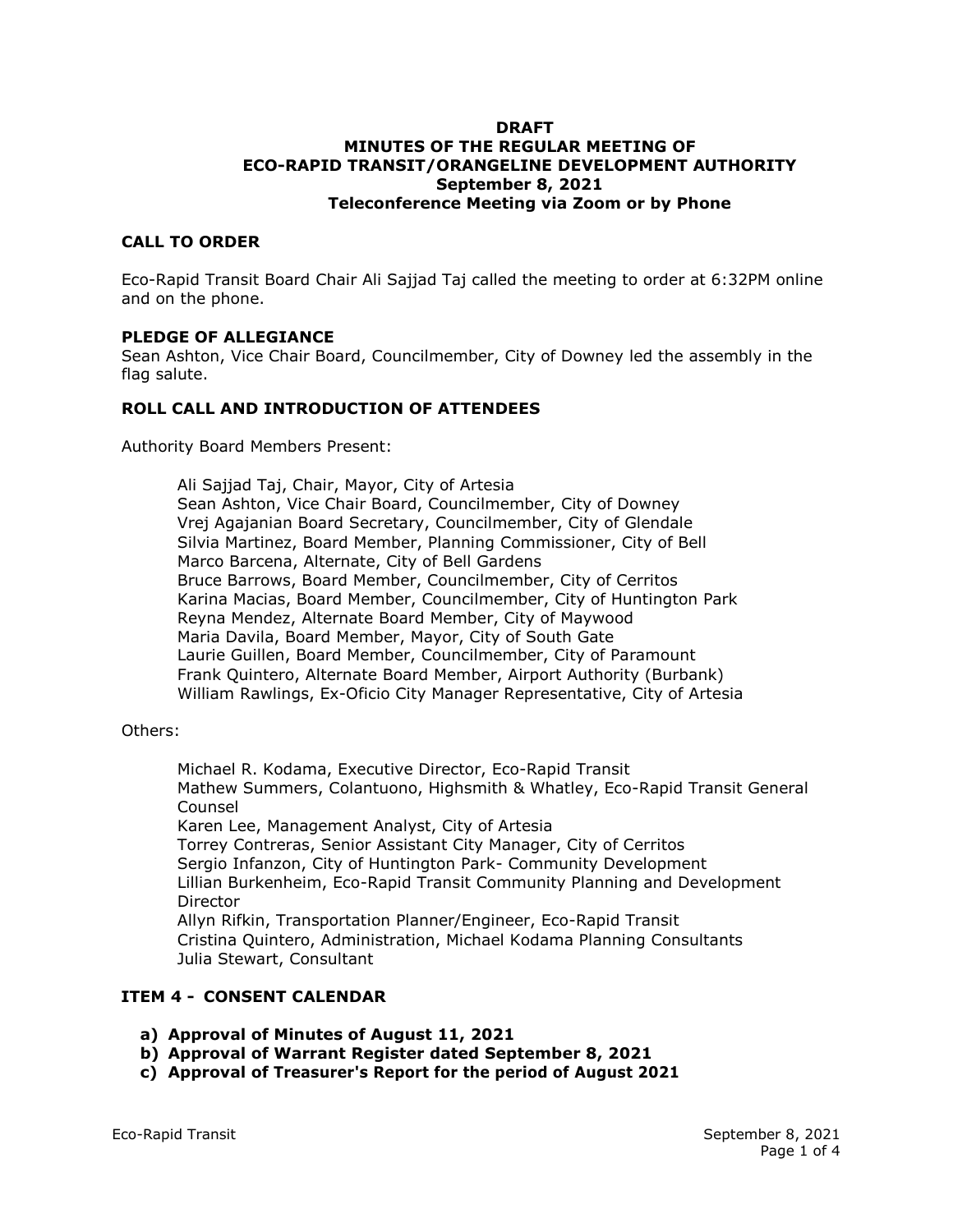**MOTION:** Board Member Frank Quintero, Burbank Airport Authority, moved to approve the Consent Calendar. Board Member Maria Davila, City of Southgate, seconded the motion which was approved unanimously by roll call vote.

# **ITEM 5 - PUBLIC COMMENTS**

No Public Comments were received.

#### **ITEM 6 - PRESENTATION TO NORM ARIKAWA AS HE RETIRES FROM THE PORT OF LOS ANGELES AND IN RECOGNITION FOR HIS LEADERSHIP, DEDICATION TO BUILDING INTERNATIONAL RELATIONS AND HIS CONTRIBUTIONS TO ECO-RAPID TRANSIT**

The Eco-Rapid Transit Board of Directors recognized Mr. Norman Arikawa as he retires from the Port of Los Angeles and for his contributions to building international relations with Eco-Rapid Transit.

Mr. Norman Arikawa served as the Assistant Director of Trade Development for the Port of Los Angeles. Mr. Arikawa worked with Eco-Rapid Transit, providing his expertise to help us engage with the international trade community, specifically participating in our Eco-Rapid Transit Transportation Summits, hosting meetings with the Port of Los Angeles, participating in Eco-Rapid Transit board meetings and being a key advisor with our delegations to Japan and China.

Board Directors Frank Quintero and Maria Davila thanked Mr. Arikawa for his help and look forward to continuing to work with him.

# **ITEM 7 - UPDATE AND/OR ACTION REGARDING WEST SANTA ANA BRANCH PUBLIC HEARINGS, POP-UP EVENTS, AND IN-PERSON MEETINGS**

Executive Director Kodama discusses methods of public participation related to the WSAB environmental process, upcoming hearings and Metro Board meetings. Executive Director Kodama stated he would talk with Mark Dierking of Metro to see what is possible.

Board Member Maria Davila, City of South Gate stated her City is having a Family's day at the Park on October 9, 2021 and requested to share that information with Mark Dierking of Metro. She will make sure there will be a place for Metro to have a booth to provide information about the rail system and the upcoming Metro Board meetings in November and December.

**MOTION:** Moved to Receive and File Items 6 and Item 7.

#### **ITEM 8 - CLOSED SESSION: CONFERENCE WITH LEGAL COUNSEL; INITIATION OF LITIGATION (GOV. CODE § 54956.9(d)(4)) NUMBER OF POTENTIAL CASES: 1**

Eco-Rapid Transit General Counsel Matthew Summers introduced the closed session item and turned the meeting over to Executive Director Michael Kodama.

Eco-Rapid Transit September 8, 2021 General Counsel Matthew Summers announced the closed session.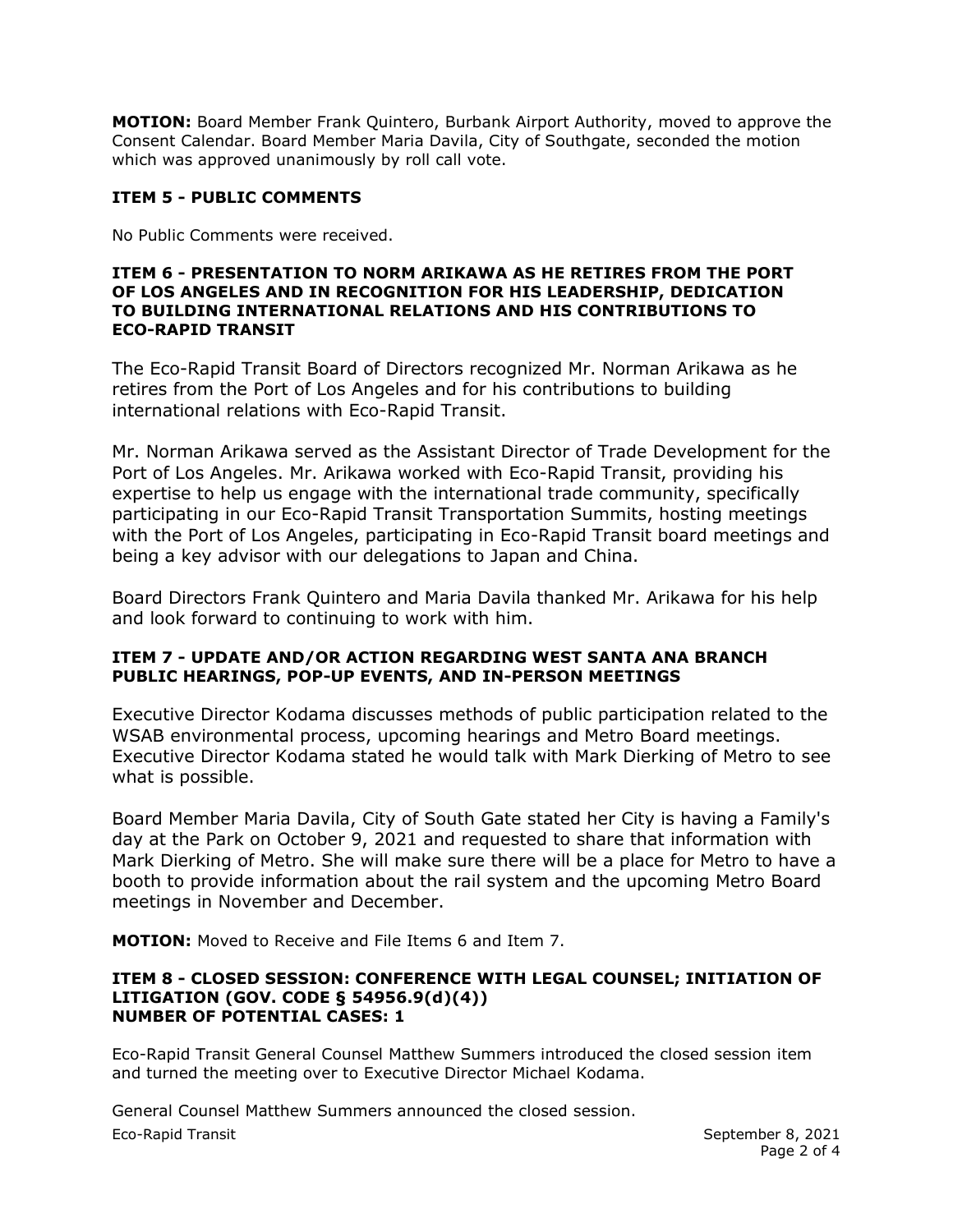General Counsel Matthew Summers reported that no reportable action was taken.

## **ITEM 9 - WORKSHOP DISCUSSION AND BOARD DIRECTION RE ECO-RAPID TRANSIT'S COMMENT LETTER TO METRO ON WEST SANTA ANA BRANCH TRANSIT CORRIDOR PROJECT DRAFT ENVIRONMENTAL IMPACT STATEMENT/ENVIRONMENTAL IMPACT REPORT**

Executive Director Michael Kodama introduced the Item. He explained the item is a summary of the status on a comment the letter to Metro on the West Santa Ana Branch Corridor Project EIS/EIR. Staff is in the process of preparing the letter and is seeking guidance and input from the Board of Directors. Staff will work with the Eco Rapid Transit Board members and their staff and anticipate coming back in two weeks with the draft document for review and consideration for final approval.

Upon request, no comments regarding the item were made.

**MOTION**: Chair Ali Sajjad Taj of Artesia asked unless there are any objections and since there are no actions, to receive and file items 6, 7, 8, and 9.

## **ITEM 10 - COMMUNICATION ITEMS TO THE BOARD**

Executive Director Michael Kodama thanked the Board for their participation during the meeting and thanked staff for all the hard work put in this month working on the review and comments of the Project.

## **ITEM 11 - COMMUNICATION ITEMS FROM THE BOARD**

Board Member Reyna Mendez, City of Maywood thanked all the Board members and staff for being passionate about serving the community. She also thanked Chair Ali Taj of Artesia and Executive Director Michael Kodama for attending her Maywood's City Council Meeting and she is very grateful that time was taken to advocate for the project and to be at the meeting.

Chair Ali Sajjad Taj of Artesia thanked Board Member Reyna Mendez, City of Maywood for the acknowledgement and said it was a pleasure to speak at the meeting and restated his commitment to go wherever he can be of assistance and speak to advocate for the Project.

Chair Ali Taj of Artesia also thanked Board Secretary Vrej Agajanian, City of Glendale for hosting lunch for Board Member Frank Quintero, Burbank Airport Authority, Executive Director Michael Kodama and himself. He also mentioned an upcoming interview on Board Secretary Agajanian's television station.

Vrej Agajanian, City of Glendale thanked Chair Ali Taj of Artesia for coming to Glendale and being his guest. He noted his television station reaches areas between Santa Barbara and to Riverside/San Bernardino going South and Glendale to far North and looks forward to giving the rail project greater exposure.

## **ITEM 12 - ADJOURNMENT**

Chair Ali Sajjad Taj, City of Artesia adjourns the meeting and states next meeting is October 13, 2021.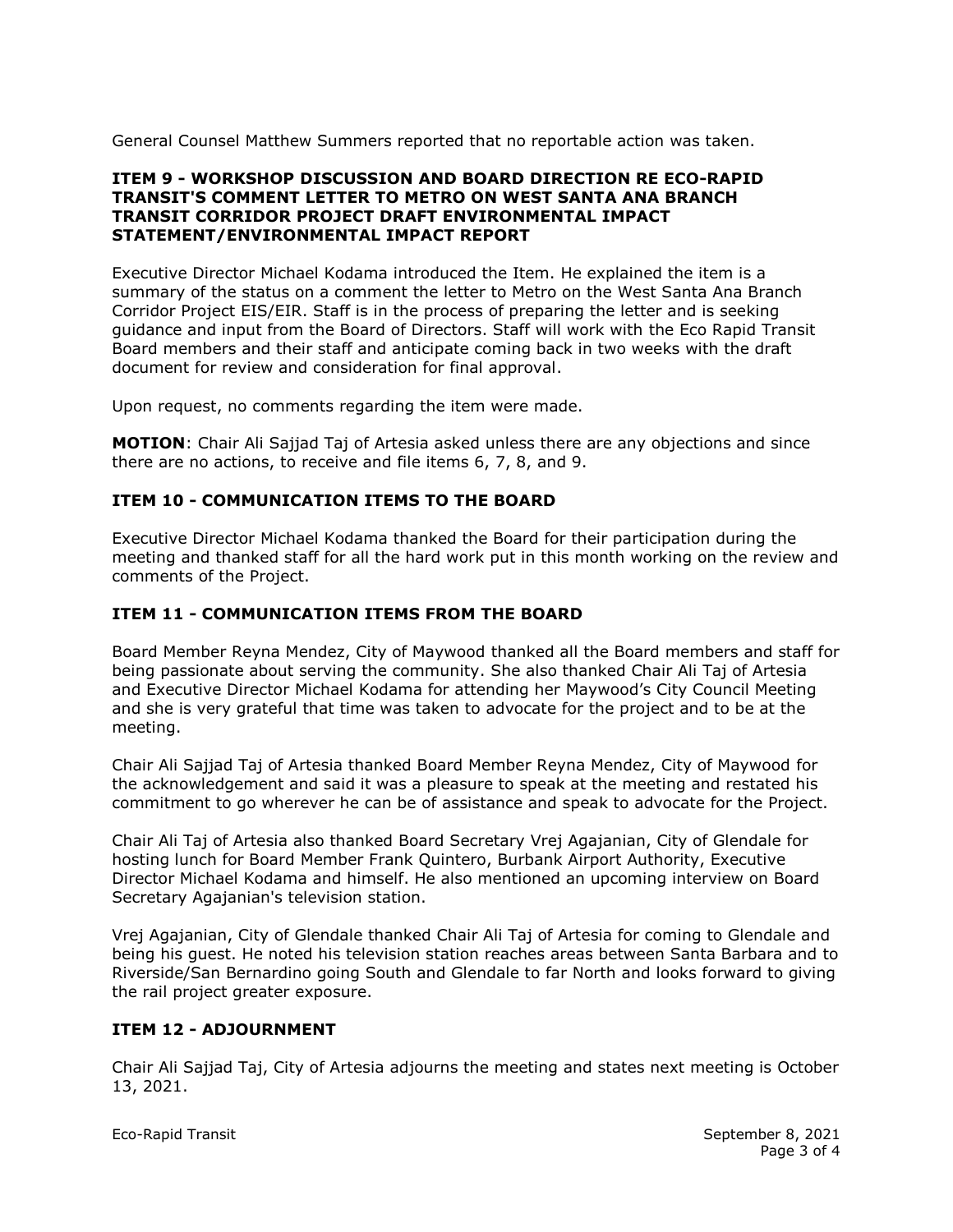# **The Board Meeting was adjourned at 8:05PM.**

Secretary Attest:

**Chair** 

Approved: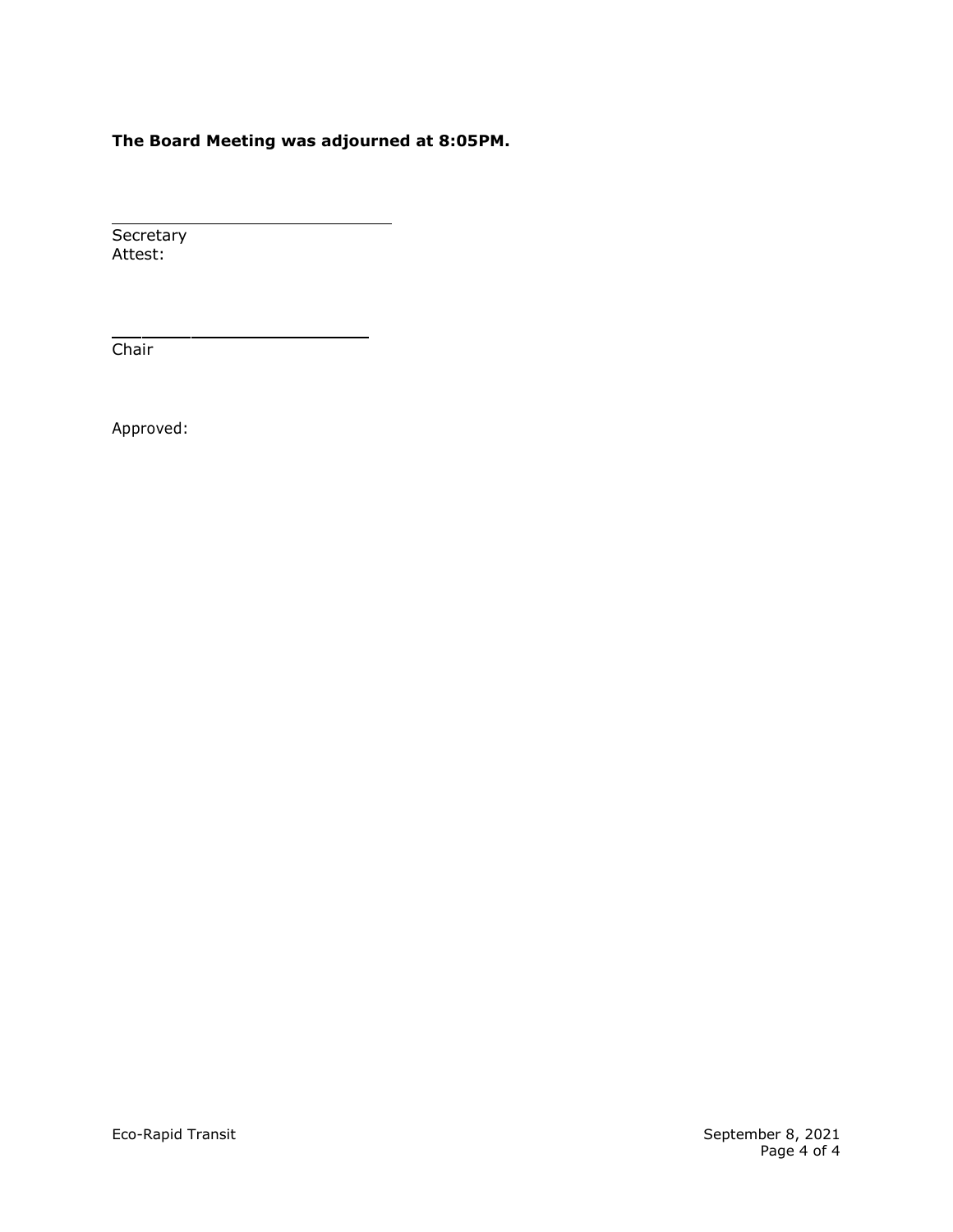#### **DRAFT MINUTES OF THE SPECIAL MEETING OF ECO-RAPID TRANSIT/ORANGELINE DEVELOPMENT AUTHORITY September 21, 2021 Teleconference Meeting via Zoom or by Phone**

## **CALL TO ORDER**

Eco-Rapid Transit Board Chair Ali Sajjad Taj called the meeting to order at 7:00PM online and on the phone.

#### **PLEDGE OF ALLEGIANCE**

Sean Ashton, Vice Chair Board, Councilmember, City of Downey led the assembly in the flag salute.

## **ROLL CALL AND INTRODUCTION OF ATTENDEES**

Authority Board Members Present:

Ali Sajjad Taj, Chair, Mayor, City of Artesia Sean Ashton, Vice Chair Board, Councilmember, City of Downey Alicia Romero, Board Member and Mayor, City of Bell Silvia Martinez, Board Member, Planning Commissioner, City of Bell Marco Barcena, Board Member, Mayor, City of Bell Gardens Bruce Barrows, Board Member, Councilmember, City of Cerritos Karina Macias, Board Member, Councilmember, City of Huntington Park Ricardo Lara, Board Member, Mayor, City of Maywood Reyna Mendez, Alternate Board Member, City of Maywood Maria Davila, Board Member, Mayor, City of South Gate Frank Quintero, Alternate Board Member, Airport Authority (Burbank)

Others:

Michael R. Kodama, Executive Director, Eco-Rapid Transit Karen Lee, Management Analyst, City of Artesia Jamie Wong, Transportation Deputy, Supervisor Janice Hahn's Office Mathew Summers, Colantuono, Highsmith & Whatley, Eco-Rapid Transit general Counsel Lillian Burkenheim, Eco-Rapid Transit Community Planning and Development Director Allyn Rifkin, Transportation Planner/Engineer, Eco-Rapid Transit Walter Beaumont, Community Planner, Eco-Rapid Transit Julia Stewart, Consultant Sarah McMinimy, Senior Consultant, Steer Cristina Quintero, Administration, Michael Kodama Planning Consultants

## **ITEM 4 - PUBLIC COMMENTS**

No Public Comments were received.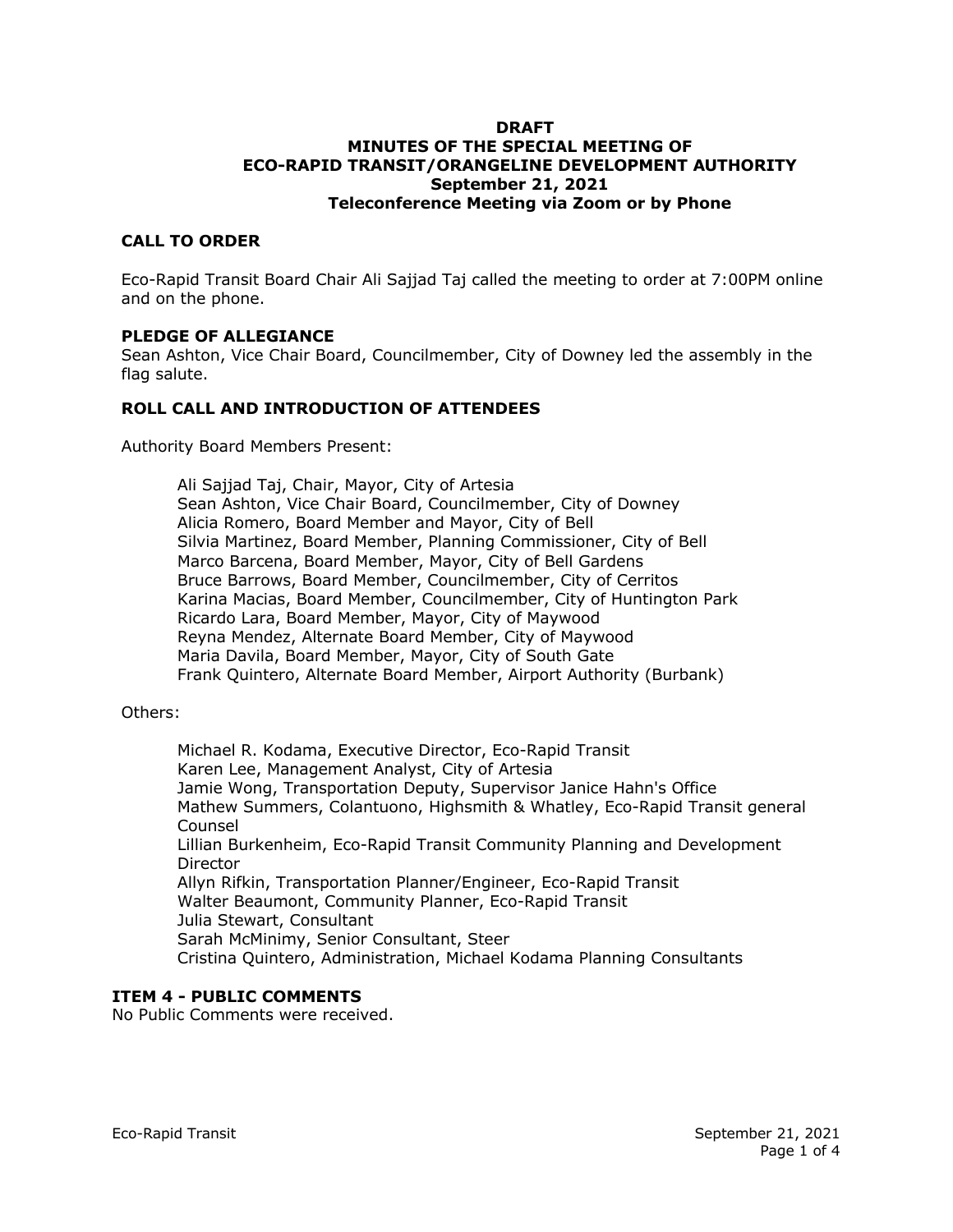## **ITEM 5 - APPROVE ECO-RAPID TRANSIT COMMENT LETTER TO METRO RE WEST SANTA ANABRANCH TRANSIT CORRIDOR PROJECT DRAFT ENVIRONMENTAL IMPACT STATEMENT/ENVIRONMENTAL IMPACT REPORT**

Executive Director, Michael Kodama introduced the item. He stated notes were used from the last Board meeting in preparation of this item, as guidance for the Comment letter to Metro. Mr. Kodama stated the key to the letter is in the first paragraph, which is stating the selection of alterative one, design option 2 and with permission of the Board, staff's recommendation will be submitted to Metro as the official position of the Eco-Rapid Transit Board. Executive Director Michael Kodama introduced Eco-Rapid Transit Community Planning and Development Director Lillian Burkenheim to give a brief overview of some of the issues highlighted in the comment letter.

Eco-Rapid Transit Community Planning and Development Director Lillian Burkenheim stated that after reading the draft EIR/EIS and listening to issues raised at meetings with the Board, their staff, community meetings, and hearings, the comment letter was drafted to convey your concerns on the draft EIR/EIS to Metro, as well as to provide and outline for the Board's cities to expand their specific issues. Mrs. Burkenheim listed top areas of concern:

- One seat ride to Union Station;
- A connection between the industries in Gateways Cities to Downtown Los Angeles;
- Transportation for workers from their homes to the job rich areas;
- Easy access to the amazing restaurants, shops, and neighborhoods throughout Gateway Cities;
- Creation of a state-of-the-art transit line that is environmentally friendly and economically sustainable and equitable;
- Neighborhood land use protection for negative construction and operating impacts;
- Maximizing protection for our businesses and districts through a robust mitigation program, planning with the community, active marketing, and a business loss fund;
- Working together to find alternative sources of funding both for the transit line as well as for the Cities 3% funding contributions;
- Minimize traffic impacts to station design areas and promote connectivity;
- Ensure security and safety to the highest level feasible;
- Study and reconsider the proposed parking plan;
- Maintain or improve upon current level of trees open space and recreation facilities

Eco-Rapid Transit Community Planning and Development Director Lillian Burkenheim stated the letter was drafted with these key goals in mind and currently, Metro's proposed design option does not meet those goals.

Chair Ali Sajjad Taj, City of Artesia opens for discussion.

Board Member Bruce Barrows of Cerritos, makes reference to attempts to develop the corridor back in the 80's and suggests restating the timeframe for working on this project from 19 years to 30+ years and that the development of the stations along the corridor should be at least tot eh standard of the better stations in the other cities.

Board Member Ricardo Lara thanked Eco-Rapid Transit staff for preparing the letter and thanks his Alternate, Reyna Mendez for doing a great job at representing Maywood at the Board meetings. Thanks for the inclusion of Maywood in the process and the report and the project has Maywood's full support.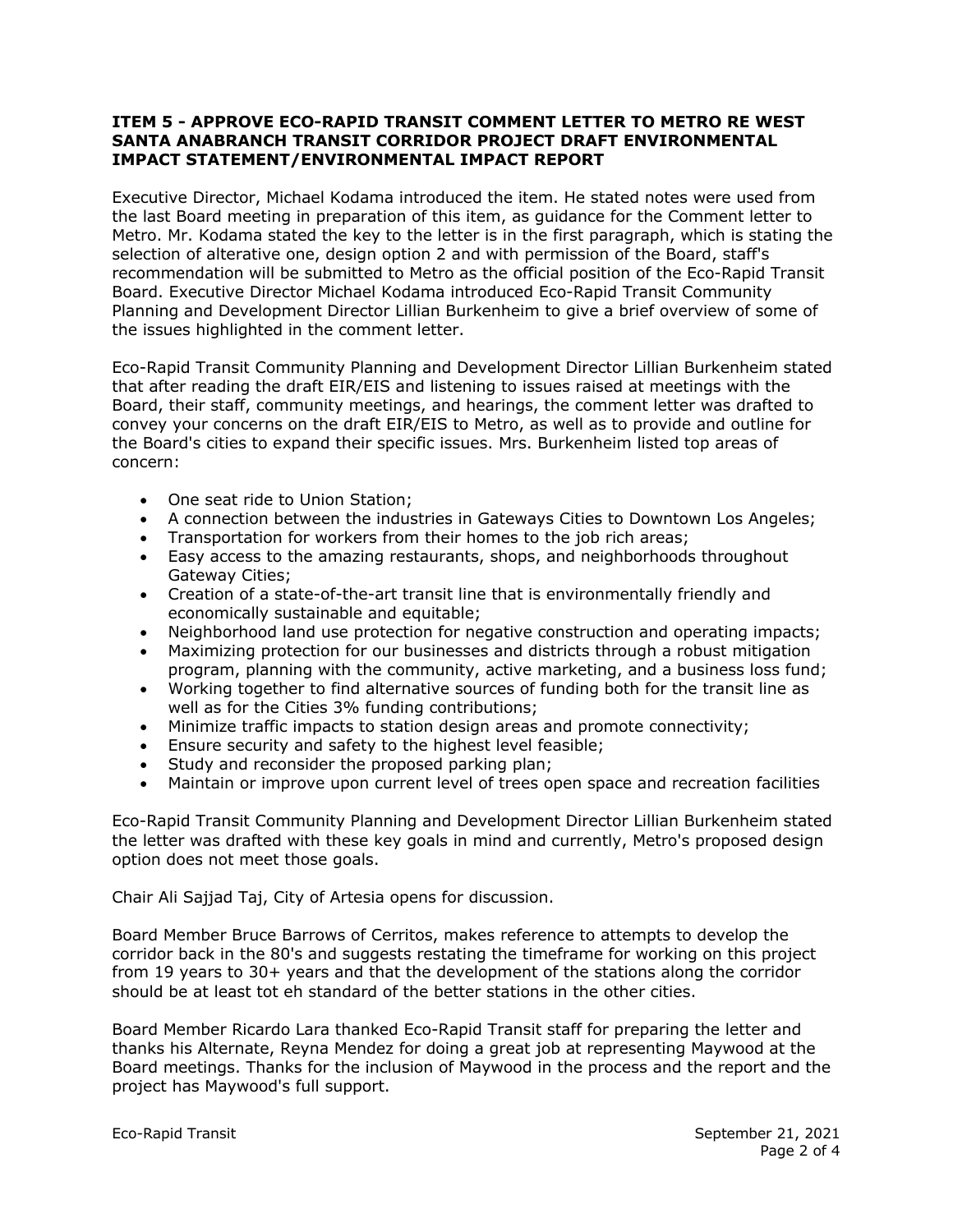Vice Chair Sean Ashton, City of Downey asks if it is possible to include comments received by Eco-Rapid Transit into the Comment Letter. Executive Director, Michael Kodama asked that staff be given the authority to add to and or revise the draft letter up until it is sent to Metro. Eco-Rapid Transit Community Planning and Development Director Lillian Burkenheim stated the letter received can be added to the comment letter, but will serve their purpose as separate letters from the individual cities. Mr. Kodama also mentioned staff is making additional efforts in assisting the City of Huntington Park to ensure housing concerns are properly worded in their letter.

Board Member Maria Davila, City of South Gate states we must be very clear that they support Alternative 1, Design Option 2 (Artesia to Union Station with a stop in Little Tokyo) and it has been the only option considered by the Eco-Rapid Transit Board from the beginning. She is glad to know the cities along the corridor have participated and provided information regarding their concerns and needs in the corridor area. Board Member Davila also praised the representatives sent by other Cities to be on the Board and that they are doing a great job speaking on behalf of their Cities. She also mentioned the support of Little Tokyo and how everyone needs to continue to stand strong together as they have from the beginning.

Board Member Silvia Martinez, City of Bell asks for clarity on what extension is being referred to at the beginning of the Letter. Executive Director, Michael Kodama stated it was in reference to the 3% contribution required by the Cities along the corridor. Eco-Rapid Transit General Counsel, Matthew Summers suggested changing the language to make the contribution distributed equally throughout the life of the project. Executive Director, Michael Kodama stated that the update can be made.

Board Member Marco Barcena, City of Bell Gardens made request to have a paragraph from the middle of page five stating: "Bell Gardens and Maywood should be included in all analysis…" could be introduced toward the beginning of Section 4. Executive Director, Michael Kodama stated that staff will look at it and make the adjustment.

**MOTION:** Vice Chair Sean Ashton, City of Downey made the motion to approve the letter with the recommended updates as discussed in the meeting as well as previous emails. Board member Maria Davila seconds the motion

Chair Ali Sajjad Taj, City of Artesia requested a formal version of the motion be read by Executive Director, Michael Kodama.

Executive Director, Michael Kodama stated the motion is to approve Eco-Rapid Transit comment letter regarding the draft West Santa Ana Branch EIR/EIS and direct the Executive Director to finalize the letter with the comments from today, as well as others we have received, including incorporating the final revisions and file them with Metro and related agencies.

The motion was approved by a unanimous vote by the Board of Directors.

## **ITEM 6 - COMMUNICATION ITEMS TO THE BOARD**

No items to report

## **ITEM 7 - COMMUNICATION ITEMS FROM THE BOARD**

Eco-Rapid Transit September 21, 2021 No items to report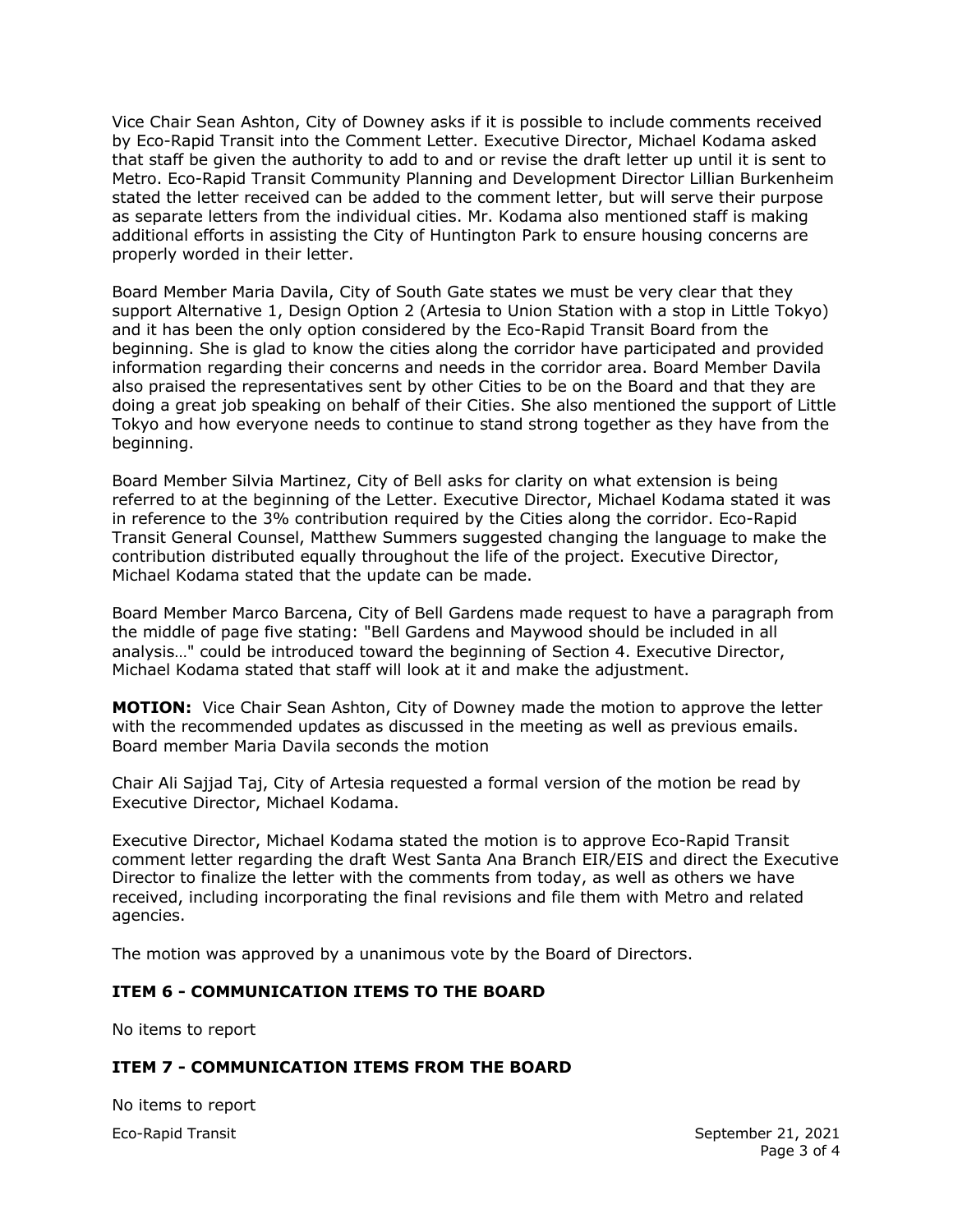# **ITEM 8 - ADJOURNMENT**

Chair Ali Sajjad Taj, City of Artesia adjourns the meeting. The Board Meeting was adjourned at 7:26PM.

**Secretary** Attest:

Chair

Approved: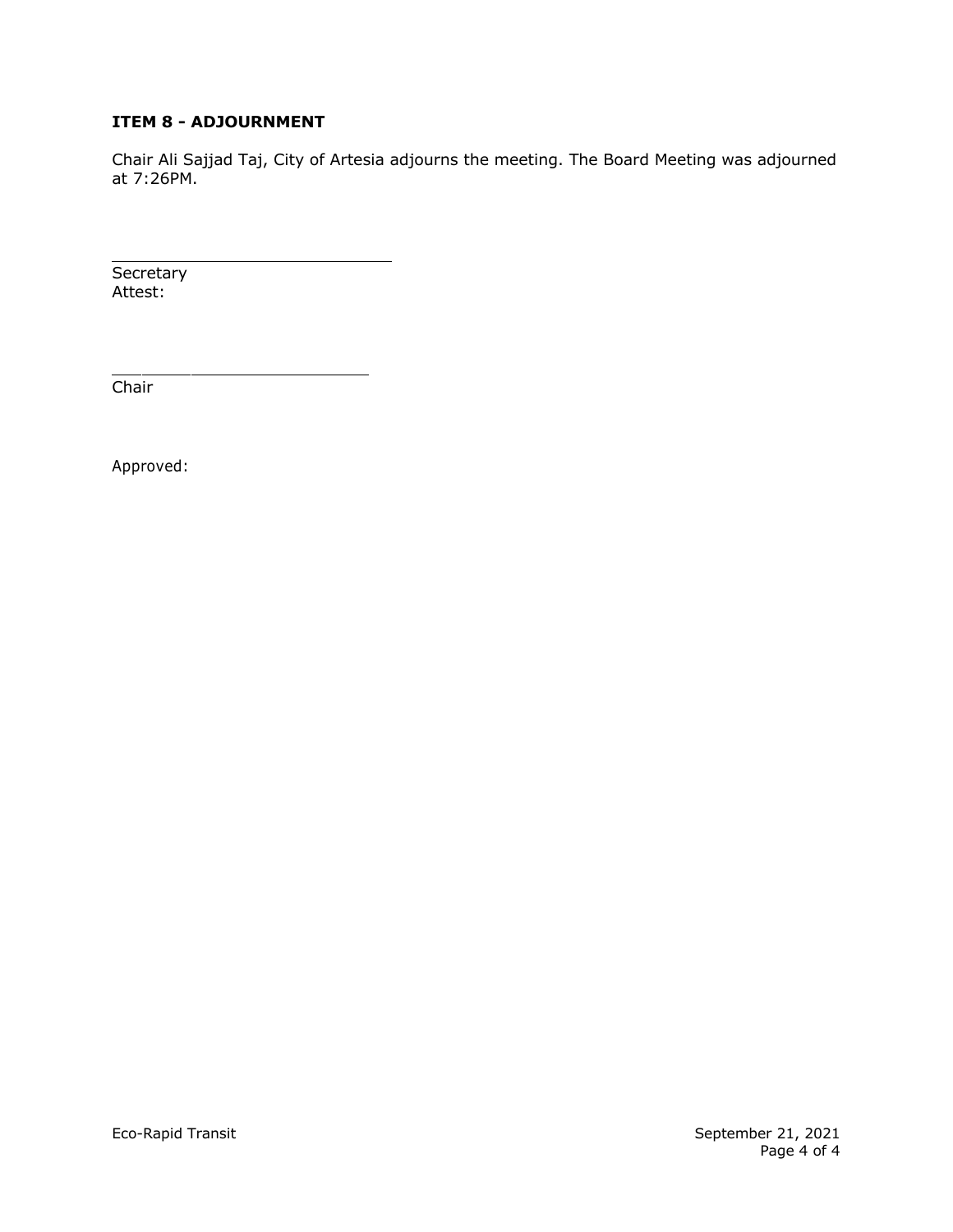#### **ORANGELINE DEVELOPMENT AUTHORITY ECO-RAPID TRANSIT WARRANT REGISTER (OCTOBER 13, 2021)**

#### **NAME AMOUNT**

| <b>TOTAL DISBURSEMENTS</b>                                             |                           | \$48,701.85             |
|------------------------------------------------------------------------|---------------------------|-------------------------|
|                                                                        |                           | $-$ \$21,711.51         |
| CK 12483 - SMART GROWTH AMERICA<br>CK 12484 - SMART GROWTH AMERICA     | \$9,318.59<br>\$12,392.92 |                         |
| <b>VOID CHECKS</b>                                                     |                           |                         |
|                                                                        |                           |                         |
| SMART GROWTH AMERICA                                                   |                           | \$14,080.63             |
| ALL AMERICAN TROPHY & ENGRAVING CO.<br><b>SMART GROWTH AMERICA</b>     |                           | \$165.38<br>\$10,528.66 |
| LA FORET ADVERTISING                                                   |                           | \$350.00                |
| <b>KONICA MINOLTA</b>                                                  |                           | \$392.46                |
| CLASSIC PLAN (GENERAL POLICY)                                          |                           | \$127.10                |
| CLASSIC PLAN (DIRECTORS & OFFICERS)                                    |                           | \$462.95                |
| COLANTUONO, HIGHSMITH & WHATLEY                                        |                           | \$659.50                |
| JOHN MARTINEZ (Grant Funds)<br><b>JULIA STEWART (Grant Funds)</b>      |                           | \$45.00<br>\$8,850.00   |
| <b>JOHN MARTINEZ (Grant Funds)</b>                                     |                           | \$36.00                 |
| JOHN MARTINEZ (General Funds)                                          |                           | \$435.92                |
| PRO-TECH PROPERTY INSPECTIONS, INC. (Grant Funds)                      |                           | \$52.50                 |
| PRO-TECH PROPERTY INSPECTIONS, INC. (Grant Funds)                      |                           | \$17.50                 |
| PRO-TECH PROPERTY INSPECTIONS, INC. (General Fund)                     |                           | \$1,083.39              |
| <b>BRUNO NAULLS (Grant Funds)</b>                                      |                           | \$601.25                |
| <b>BRUNO NAULLS (General Funds)</b>                                    |                           | \$1,137.50              |
| <b>WALTER BEAUMONT (Grant Funds)</b>                                   |                           | \$1,012.50              |
| ALLYN D. RIFKIN (Grant Funds)<br><b>WALTER BEAUMONT (General Fund)</b> |                           | \$37.50                 |
| ALLYN D. RIFKIN (General Fund)                                         |                           | \$350.00<br>\$1,250.00  |
| LILLIAN BURKENHEIM (Grant Funds)                                       |                           | \$7,350.00              |
| LILLIAN BURKENHEIM (General Fund)                                      |                           | \$900.00                |
| MICHAEL R. KODAMA (Grant Funds)                                        |                           | \$2,000.00              |
| MICHAEL R. KODAMA (Grant Funds)                                        |                           | \$6,147.40              |
| MICHAEL R. KODAMA (General Fund)                                       |                           | \$5,005.60              |
| MICHAEL R. KODAMA (Reimbursement)                                      |                           | \$672.64                |
| MICHAEL R. KODAMA (Admin Grants)                                       |                           | \$1,575.00              |
| MICHAEL R. KODAMA (Admin General)<br>MICHAEL R. KODAMA (Admin Grants)  |                           | \$3,074.48<br>\$412.50  |
| <b>FRANK QUINTERO</b>                                                  |                           | \$50.00                 |
| <b>MARIA DAVILA</b>                                                    |                           | \$50.00                 |
| RICARDO LARA                                                           |                           | \$100.00                |
| KARINA MACIAS                                                          |                           | \$50.00                 |
| <b>SEAN ASHTON</b>                                                     |                           | \$50.00                 |
| <b>BRUCE BARROWS</b>                                                   |                           | \$50.00                 |
| <b>SILVIA MARTINEZ</b><br><b>MARCO BARCENA</b>                         |                           | \$50.00<br>\$50.00      |
| MOHAMMED ALI SAJJAD TAJ                                                |                           | \$50.00                 |
| <b>FRANK QUINTERO</b>                                                  |                           | \$100.00                |
| <b>MARIA DAVILA</b>                                                    |                           | \$100.00                |
| <b>LAURIE GUILLEN</b>                                                  |                           | \$100.00                |
| <b>REYNA MENDEZ</b>                                                    |                           | \$100.00                |
| KARINA MACIAS                                                          |                           | \$100.00                |
| <b>SEAN ASHTON</b><br><b>VREJ AGAJANIAN</b>                            |                           | \$100.00<br>\$100.00    |
| <b>BRUCE BARROWS</b>                                                   |                           | \$100.00                |
| MARCO BARCENA                                                          |                           | \$100.00                |
| SILVIA MARTINEZ                                                        |                           | \$100.00                |
| MOHAMMED ALI SAJJAD TAJ                                                |                           | \$100.00                |
|                                                                        |                           |                         |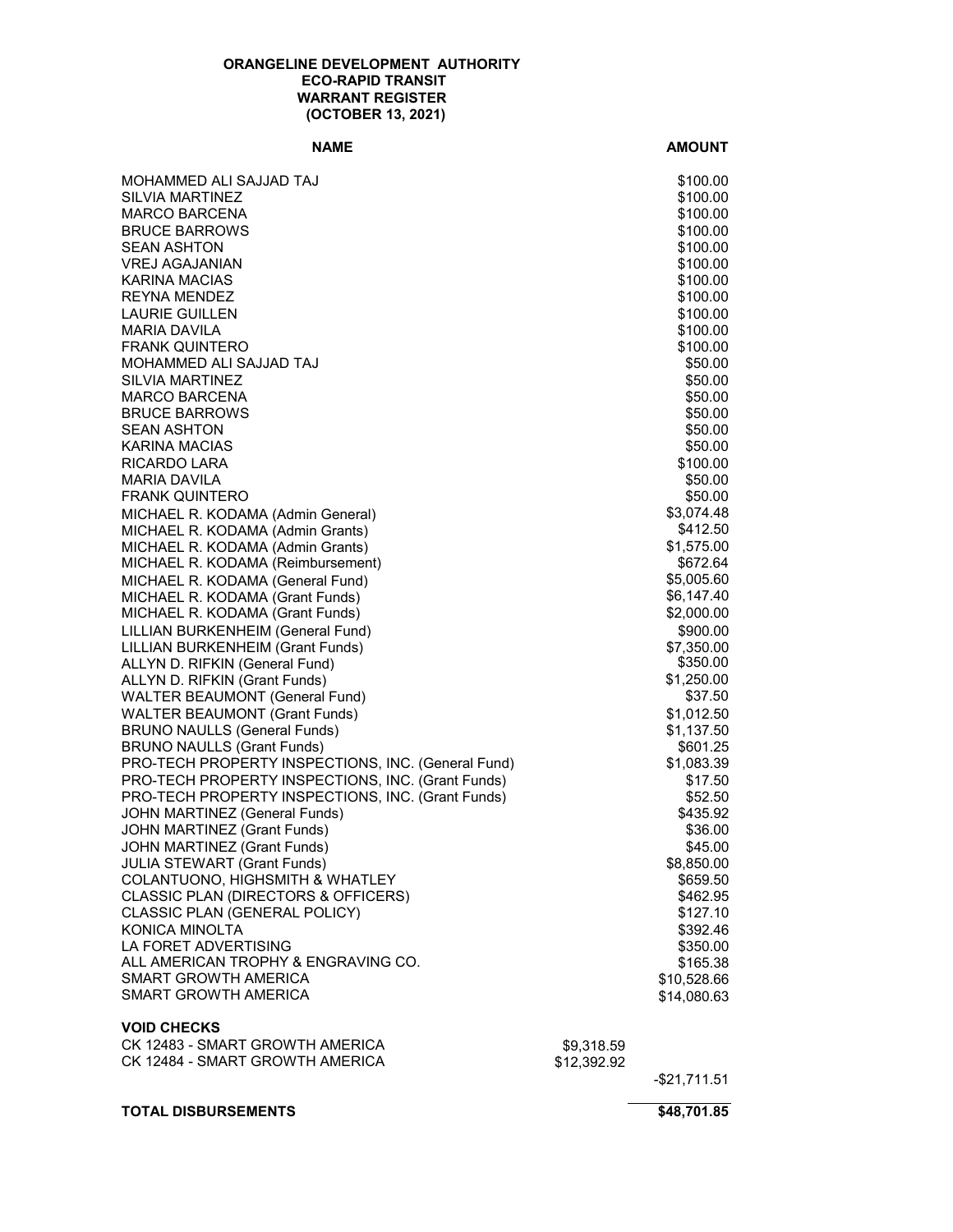

RUN: 10/13/2021 REPORT: 10/13/2021

| Check# | Invoice # | <b>Dated</b> | <b>Name</b>                              | <b>Distribution</b>                       | <b>Net Amount</b> |
|--------|-----------|--------------|------------------------------------------|-------------------------------------------|-------------------|
| 12574  | 2021-09   | 9/8/2021     | MOHAMMED ALI SAJJAD TAJ                  | 9/8/21 Board Meeting Stipend              | \$100.00          |
| 12575  | 2021-09   | 9/8/2021     | <b>SILVIA MARTINEZ</b>                   | 9/8/21 Board Meeting Stipend              | \$100.00          |
| 12576  | 2021-09   | 9/8/2021     | <b>MARCO BARCENA</b>                     | 9/8/21 Board Meeting Stipend              | \$100.00          |
| 12577  | 2021-09   | 9/8/2021     | <b>BRUCE BARROWS</b>                     | 9/8/21 Board Meeting Stipend              | \$100.00          |
| 12578  | 2021-09   | 9/8/2021     | <b>SEAN ASHTON</b>                       | 9/8/21 Board Meeting Stipend              | \$100.00          |
| 12579  | 2021-09   | 9/8/2021     | <b>VREJ AGAJANIAN</b>                    | 9/8/21 Board Meeting Stipend              | \$100.00          |
| 12580  | 2021-09   | 9/8/2021     | <b>KARINA MACIAS</b>                     | 9/8/21 Board Meeting Stipend              | \$100.00          |
| 12581  | 2021-09   | 9/8/2021     | <b>REYNA MENDEZ</b>                      | 9/8/21 Board Meeting Stipend              | \$100.00          |
| 12582  | 2021-09   | 9/8/2021     | <b>LAURIE GUILLEN</b>                    | 9/8/21 Board Meeting Stipend              | \$100.00          |
| 12583  | 2021-09   | 9/8/2021     | <b>MARIA DAVILA</b>                      | 9/8/21 Board Meeting Stipend              | \$100.00          |
| 12584  | 2021-09   | 9/8/2021     | <b>FRANK QUINTERO</b>                    | 9/8/21 Board Meeting Stipend              | \$100.00          |
| 12585  | 2021-09   | 09/21/21     | MOHAMMED ALI SAJJAD TAJ                  | 9/21/21 Board Meeting Stipend             | \$50.00           |
| 12586  | 2021-09   | 09/21/21     | <b>SILVIA MARTINEZ</b>                   | 9/21/21 Board Meeting Stipend             | \$50.00           |
| 12587  | 2021-09   | 09/21/21     | <b>MARCO BARCENA</b>                     | 9/21/21 Board Meeting Stipend             | \$50.00           |
| 12588  | 2021-09   | 09/21/21     | <b>BRUCE BARROWS</b>                     | 9/21/21 Board Meeting Stipend             | \$50.00           |
| 12589  | 2021-09   | 09/21/21     | <b>SEAN ASHTON</b>                       | 9/21/21 Board Meeting Stipend             | \$50.00           |
| 12590  | 2021-09   | 09/21/21     | <b>KARINA MACIAS</b>                     | 9/21/21 Board Meeting Stipend             | \$50.00           |
| 12591  | 2021-09   | 09/21/21     | <b>RICARDO LARA</b>                      | 9/21/21 Board Meeting Stipend             | \$100.00          |
| 12592  | 2021-09   | 09/21/21     | <b>MARIA DAVILA</b>                      | 9/21/21 Board Meeting Stipend             | \$50.00           |
| 12593  | 2021-09   | 09/21/21     | <b>FRANK QUINTERO</b>                    | 9/21/21 Board Meeting Stipend             | \$50.00           |
| 12594  | 2021-09   | 9/30/2021    | MICHAEL R. KODAMA (Admin General)        | Professional Services/General Fund        | \$3,074.48        |
| 12595  | 2021-09   | 9/30/2021    | MICHAEL R. KODAMA (Admin Grants)         | <b>Professional Services/WSAB</b>         | \$412.50          |
| 12596  | 2021-09   | 9/30/2021    | MICHAEL R. KODAMA (Admin Grants)         | Professional Services/Caltrans TOC        | \$1,575.00        |
| 12597  | 2021-09   | 9/30/2021    | MICHAEL R. KODAMA (Reimbursement)        | Reimbursement Board Exp/office supplies   | \$672.64          |
| 12598  | 2021-09   | 9/30/2021    | MICHAEL R. KODAMA (General Fund)         | Professional Services/General Fund        | \$5,005.60        |
| 12599  | 2021-09   | 9/30/2021    | MICHAEL R. KODAMA (Grant Funds)          | <b>Professional Services/WSAB</b>         | \$6,147.40        |
| 12600  | 2021-09   | 9/30/2021    | MICHAEL R. KODAMA (Grant Funds)          | Professional Services/Caltrans TOC        | \$2,000.00        |
| 12601  | 2021-09   | 9/30/2021    | LILLIAN BURKENHEIM (General Fund)        | Professional Services/General Fund        | \$900.00          |
| 12602  | 2021-09   | 9/30/2021    | LILLIAN BURKENHEIM (Grant Funds)         | <b>Professional Services/WSAB</b>         | \$7,350.00        |
| 12603  | 2021-09   |              | 9/30/2021 ALLYN D. RIFKIN (General Fund) | Professional Services/General Fund        | \$350.00          |
| 12604  | 2021-09   |              | 9/30/2021 ALLYN D. RIFKIN (Grant Funds)  | <b>Professional Services/WSAB</b>         | \$1,250.00        |
| 12605  | 2021-09   |              | 9/30/2021 WALTER BEAUMONT (General Fund) | Professional Services/General Fund        | \$37.50           |
| 12606  | 2021-09   |              | 9/30/2021 WALTER BEAUMONT (Grant Funds)  | Professional Services/Caltrans TOC        | \$1,012.50        |
| 12607  | 2021-09   | 9/30/2021    | <b>BRUNO NAULLS (General Funds)</b>      | <b>Professional Services/General Fund</b> | \$1,137.50        |
| 12608  | 2021-09   | 9/30/2021    | <b>BRUNO NAULLS (Grant Funds)</b>        | <b>Professional Services/WSAB</b>         | \$601.25          |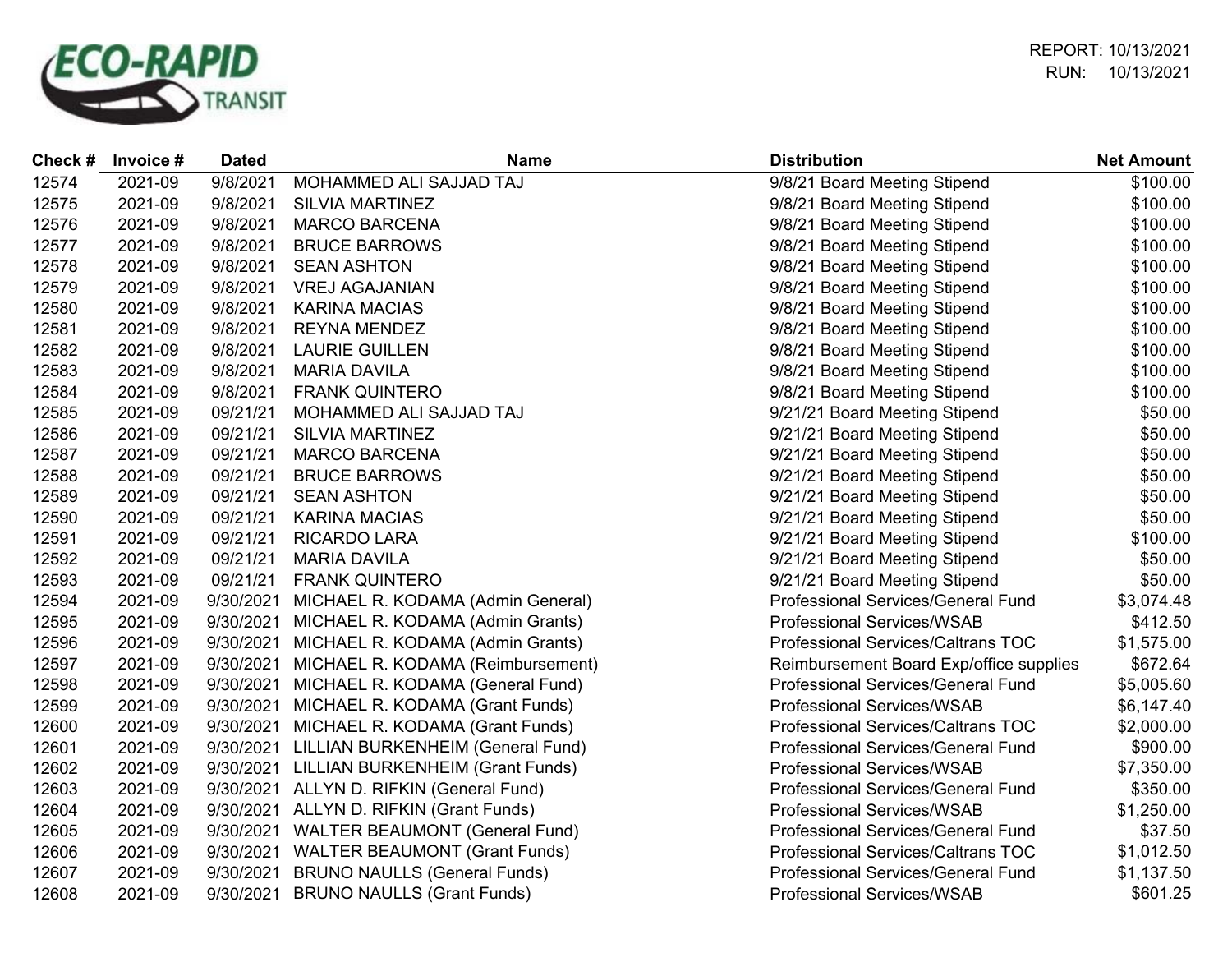| 12609                | 2021-09                        |           | 9/30/2021 PRO-TECH PROPERTY INSPECTIONS, INC. (General Fund)  | Professional Services/General Fund  | \$1,083.39      |
|----------------------|--------------------------------|-----------|---------------------------------------------------------------|-------------------------------------|-----------------|
| 12610                | 2021-09                        | 9/30/2021 | PRO-TECH PROPERTY INSPECTIONS, INC. (Grant Funds)             | <b>Professional Services/WSAB</b>   | \$17.50         |
| 12611                | 2021-09                        |           | 9/30/2021 PRO-TECH PROPERTY INSPECTIONS, INC. (Grant Funds)   | Professional Services/Caltrans TOC  | \$52.50         |
| 12612                | 2021-09                        | 9/30/2021 | JOHN MARTINEZ (General Funds)                                 | Professional Services/General Fund  | \$435.92        |
| 12613                | 2021-09                        | 9/30/2021 | <b>JOHN MARTINEZ (Grant Funds)</b>                            | <b>Professional Services/WSAB</b>   | \$36.00         |
| 12614                | 2021-09                        | 9/30/2021 | JOHN MARTINEZ (Grant Funds)                                   | Professional Services/Caltrans TOC  | \$45.00         |
| 12615                | 2021-09                        | 9/30/2021 | <b>JULIA STEWART (Grant Funds)</b>                            | <b>Professional Services/WSAB</b>   | \$8,850.00      |
| 12616                | 49018                          |           | 9/10/2021 COLANTUONO, HIGHSMITH & WHATLEY                     | Legal Services/General Fund         | \$659.50        |
| 12617                | 332360                         |           | 10/31/2021 CLASSIC PLAN (DIRECTORS & OFFICERS)                | Insurance Fees/General Fund #332360 | \$462.95        |
| 12618                | 333478                         |           | 10/31/2021 CLASSIC PLAN (GENERAL POLICY)                      | Insurance Fees/General #333478      | \$127.10        |
| 12619                | 38584815                       |           | 9/28/2021 KONICA MINOLTA                                      | Copy Charges/General Fund           | \$392.46        |
| 12620                | 822                            | 9/30/2021 | LA FORET ADVERTISING                                          | Web Maintenance/Eco-Rapid Transit   | \$350.00        |
| 12621                | 112774                         | 9/9/2021  | ALL AMERICAN TROPHY & ENGRAVING CO.                           | Professional Services/General Fund  | \$165.38        |
|                      | <b>Sub Total Disbursements</b> |           |                                                               |                                     | \$45,804.07     |
|                      | <b>Replacement Checks</b>      |           |                                                               |                                     |                 |
| 12622                | 12483                          |           | 4/30/2021 SMART GROWTH AMERICA (Grant Funds)                  | \$10,528.66                         |                 |
| 12623                | 12484                          |           | 5/31/2021 SMART GROWTH AMERICA (Grant Funds)                  | \$14,080.63                         |                 |
|                      | <b>Total Replacement Check</b> |           |                                                               |                                     | \$24,609.29     |
| <b>Voided Checks</b> |                                |           |                                                               |                                     |                 |
| 13483                | 11                             | 04/30/21  | <b>SMART GROWTH AMERICA (Grant Funds)</b>                     | \$9,318.59                          |                 |
| 13484                | 12                             | 05/31/21  | <b>SMART GROWTH AMERICA (Grant Funds)</b>                     | \$12,392.92                         |                 |
|                      | <b>Total Void Payment</b>      |           |                                                               |                                     | $-$ \$21,711.51 |
|                      | <b>Total Disbursements</b>     |           |                                                               |                                     | \$48,701.85     |
|                      |                                |           | Approved for payment by Eco-Rapid Transit Board of Directors: |                                     | \$48,701.85     |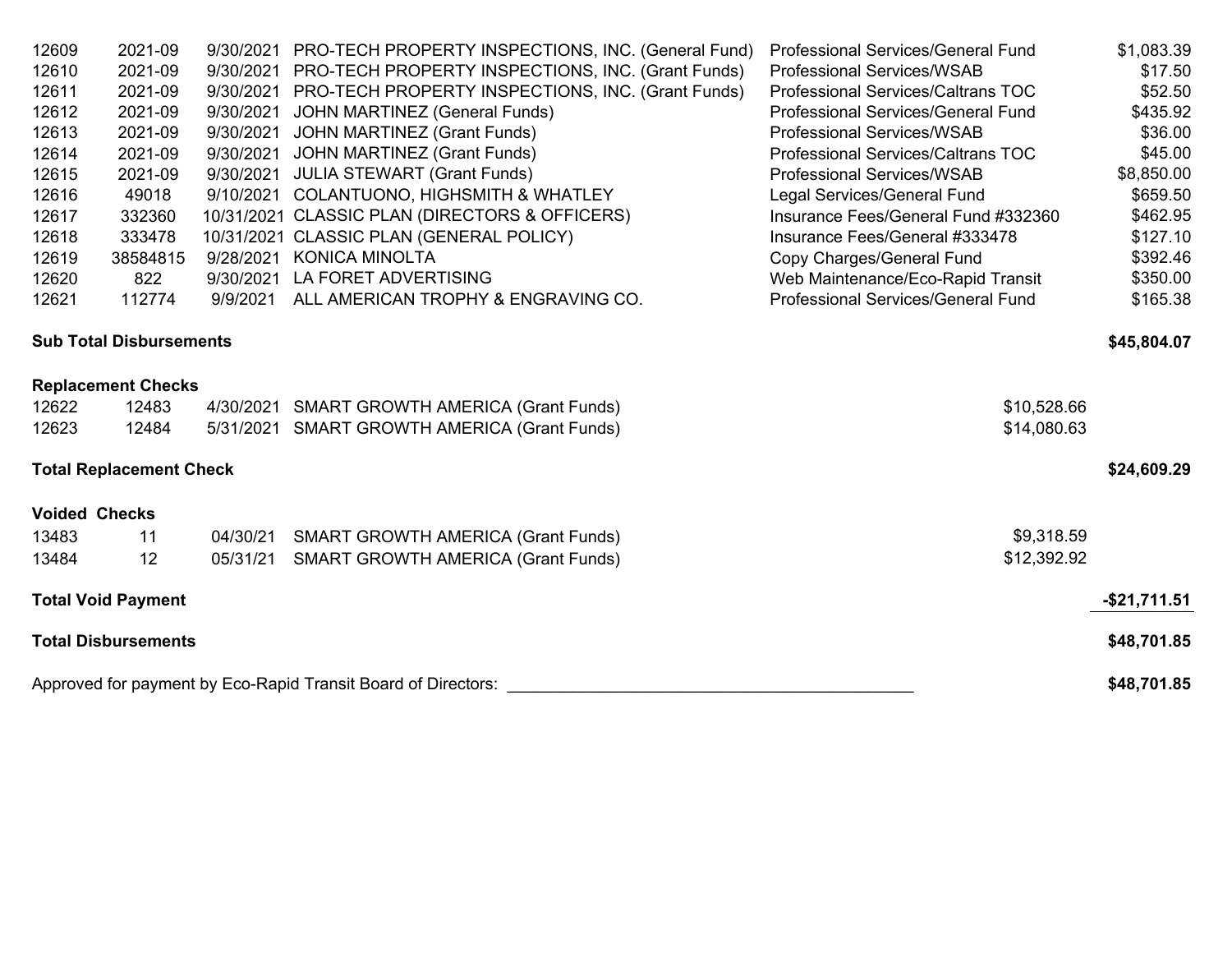# **ORANGELINE DEVELOPMENT AUTHORITY ECO‐RAPID TRANSIT**

# **TREASURER'S REPORT** FOR THE MONTH SEPTEMBER 2021 **(PREPARED ON OCTOBER 13, 2021)**

|                                              | <b>Bank of the West</b> |
|----------------------------------------------|-------------------------|
| Cash, beginning balance (deficit)            | \$6,315.86              |
|                                              | \$6,315.86              |
| <b>Receipts:</b>                             |                         |
| City of Bellflower (WSAB Special Assessment) | \$2,500.00              |
| City of Maywood (WSAB Special Assessment)    | \$481.63                |
| <b>Total cash receipts</b>                   | \$2,981.63              |
| <b>Expenditures:</b>                         |                         |
| Bank fee/Positive Pay Service/Other Charges  | $-510.00$               |
| Warrants, approved on 9/8/21                 | $-563,183.77$           |
| <b>Total expenditures</b>                    | $-$63,193.77$           |
| Cash, ending balance                         | $-$53,896.28$           |
|                                              |                         |

 **Jose R. Gonzalez, Treasurer**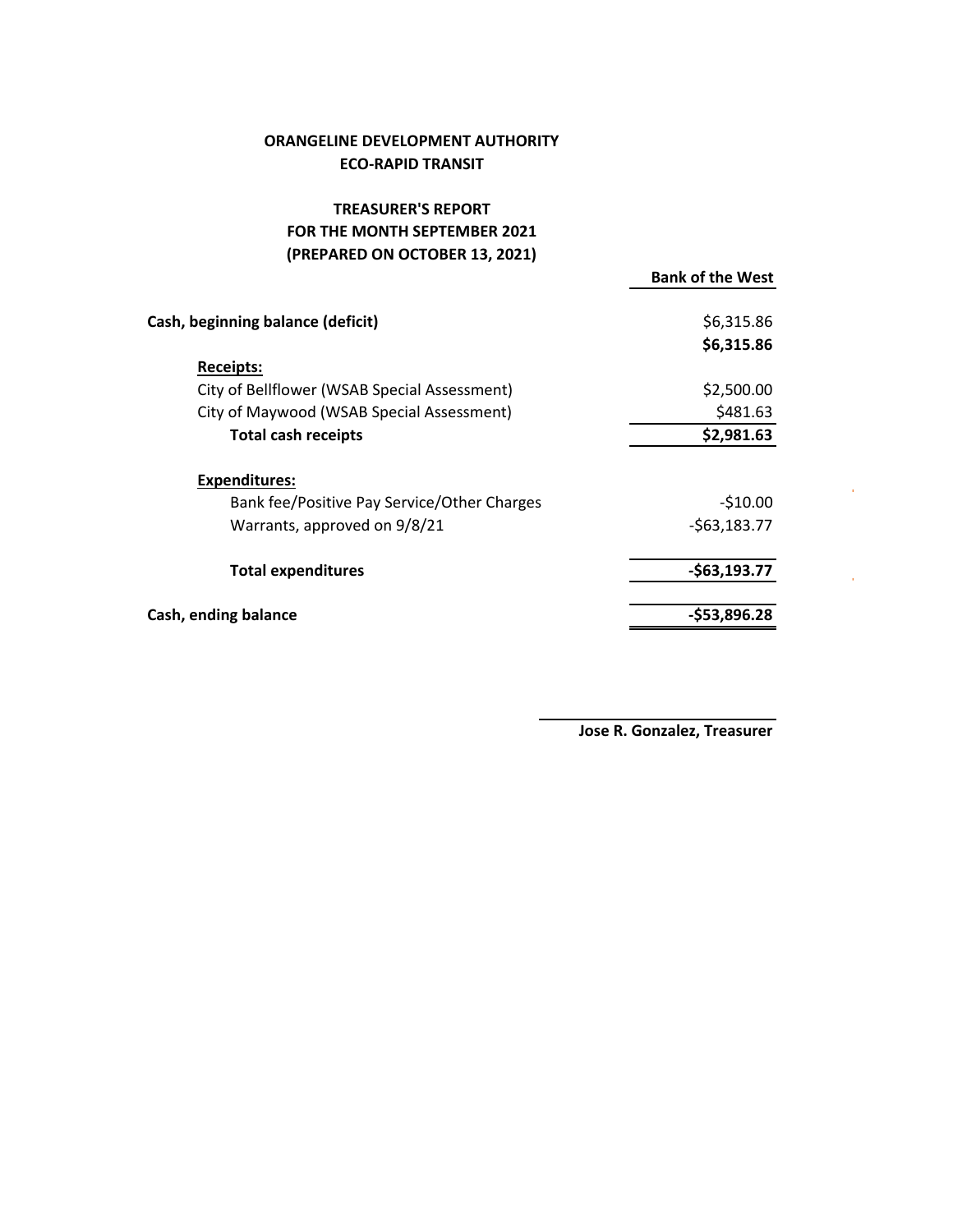

City of Artesia

City of Bell

City of Bell Gardens

City of Cerritos

City of Cudahy

City of Downey

City of Glendale

City of Huntington Park

City of Maywood

City of Paramount

City of South Gate

Burbank-Glendale-Pasadena Airport Authority

**Chair** 

Ali Sajjad Taj Council Member City of Artesia

Vice-Chair

Sean Ashton Councilmember City of Downey

**Secretary** 

Vrej Agajanian Councilmember City of Glendale

**Treasurer** 

Jose R. Gonzalez Mayor City of Cudahy

**Internal Auditor** 

Alejandra Cortez Councilmember City of Bell Gardens

Executive Director Michael R. Kodama

General Counsel Matthew T. Summers

Ex-Officio William Rawlings City Manager Representative

#### **A G E N D A R E P O R T**

TO: Members of Eco-Rapid Transit Board of Directors

FROM: Michael Kodama, Executive Director

DATE: October 13, 2021

SUBJECT: **NEW TELECONFERENCING LEGISLATION: AB 361 AND APPROVAL OF RESOLUTION 2021-02 OF THE ECO-RAPID TRANSIT BOARD OF DIRECTORS AUTHORIZING REMOTE TELECONFERENCING MEETINGS OF THE ECO-RAPID TRANSIT BOARD OF DIRECTORS PURSUANT TO GOVERNMENT CODE SECTION 54953(E) FOR THE CONTINUANCE OF VIRTUAL MEETINGS AND TELECONFERENCE AS THE COUNTY OF LOS ANGELES IS UNDER CERTAIN EMERGENCY ORDERS AND STILL PROMOTES SOCIAL DISTANCING AND THE USE OF FACE MASK**

Public comments on items on the agenda will be taken at the time the item is called and are limited to 3 minutes per speaker

#### **ISSUE**

Assembly Bill No. 361 (Rivas), signed by Governor Gavin Newsom on September 16, 2021, which establishes exceptions to teleconference requirements in the Brown Act during states of emergency takes effect immediately and requires certain actions by the Board to ensure its ability to continue to hold virtual and teleconference meetings.

## **BACKGROUND**

The Brown Act sets certain restrictions on public agencies holding teleconference meetings. Most notably, public officials attending a meeting virtually must post the agenda in the location they are participating from and allow members of the public to attend the meeting from that space. AB 361 amends the BrownAct to allow "a local agency to use teleconferencing" during a proclaimed state of emergency without meeting these usual Brown Act teleconference requirements. AB 361defines "state of emergency" by cross-reference to Government Code section 8625, whichempowers the Governor to proclaim a state of emergency. The Governor's proclamationof a state of emergency must be in writing and takes immediate effect upon the Governor's issuance. This means AB 361 applies only when the Governor has declared astate of emergency, not when the Authority or another local agency has done so.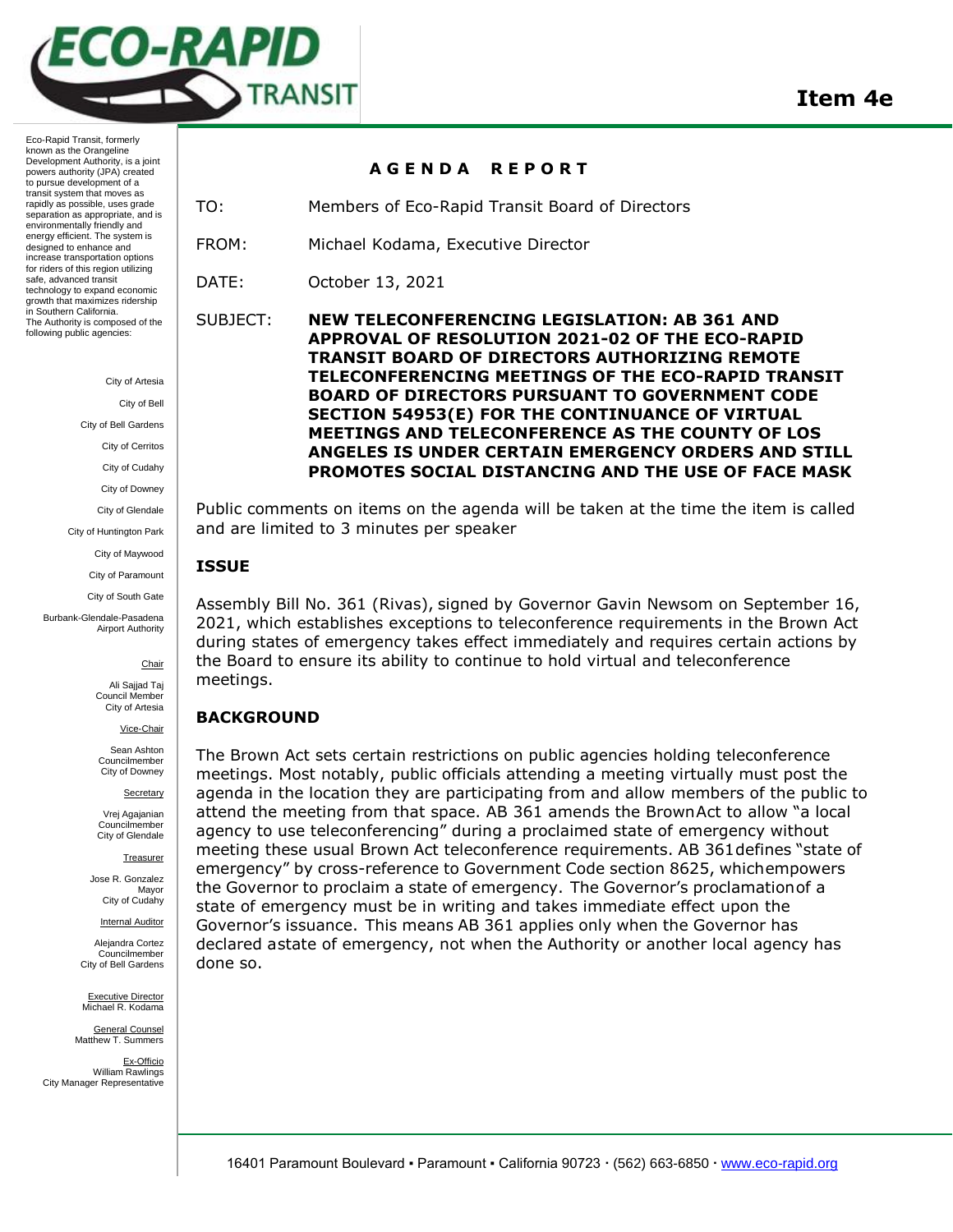

City of Artesia

City of Bell

City of Bell Gardens

City of Cerritos

City of Cudahy

City of Downey

City of Glendale

City of Huntington Park

City of Maywood

City of Paramount City of South Gate

Burbank-Glendale-Pasadena Airport Authority

#### **Chair**

Ali Sajjad Taj Council Membe City of Artesia

Vice-Chair

Sean Ashton Councilmember City of Downey

Secretary

Vrej Agajanian Councilmember City of Glendale

**Treasurer** 

Jose R. Gonzalez Mayor City of Cudahy

**Internal Auditor** 

Alejandra Cortez Councilmember City of Bell Gardens

Executive Director Michael R. Kodama

General Counsel Matthew T. Summers

Ex-Officio William Rawlings City Manager Representative

If the Governor has declared a state of emergency, public agencies are not subjectto the typical Brown Act teleconferencing requirements described above if one of the three standards is met:

- 1. Social distancing is imposed or recommended by state or local officials;
- 2. The legislative body is holding a meeting to determine, by majority vote, whetherin-person meetings present an imminent risk to those attending the public meeting; or
- 3. The legislative body has already decided, by majority vote, that inperson meetings pose an imminent risk to those attending the public meeting, andmeetings must continue.

If one of those circumstances exists, the Authority may hold meetings by teleconference without complying with Brown Act limitations so long as it complies withthe following standards:

- Notice of the meeting must be given as otherwise required by the Brown Act, i.e.,posting agendas at least 24 or 72 hours in advance in the usual places in AuthorityHall and online.
- The agenda must state how members of the public can access the meeting and offerpublic comment, including attendance by call-in option and/or internet-based service option. If the meeting broadcast or access to participation is disrupted (e.g.,by technology issues), the Authority cannot take further action on agenda items until public access to the meeting is restored.

The Authority cannot require public comments be submitted in advance of the meeting, but instead must provide an opportunity for real-time participation by members of the public. The Authority can encourage public comment besubmitted before meetings.

 If the Authority provides a timed public comment period for each agenda item (i.e., 20 minutes per item), it cannot close public comment until that time period has concluded. If the Authority does not provide a timed public comment periodfor each agenda item, then it must allow a reasonable amount of time for membersof the public to participate.

The third and fourth bullet points, in particular, establish new requirements not clearly described in the Brown Act Orders. Under the Brown Act Orders, many public agencies have required public comment be submitted in advance of meetings. AB 361 requires public agencies accept public comment in some form during meetings. Further,public agencies must either set and maintain a specific amount of time to provide publiccomments on each item or, if a specific time allotment is not provided, leave public comment open for each item for a reasonable amount of time. This time is intended to allow members of the public "the opportunity to register" to submit comment, or to actually provide comment. Therefore, AB 361 disallows public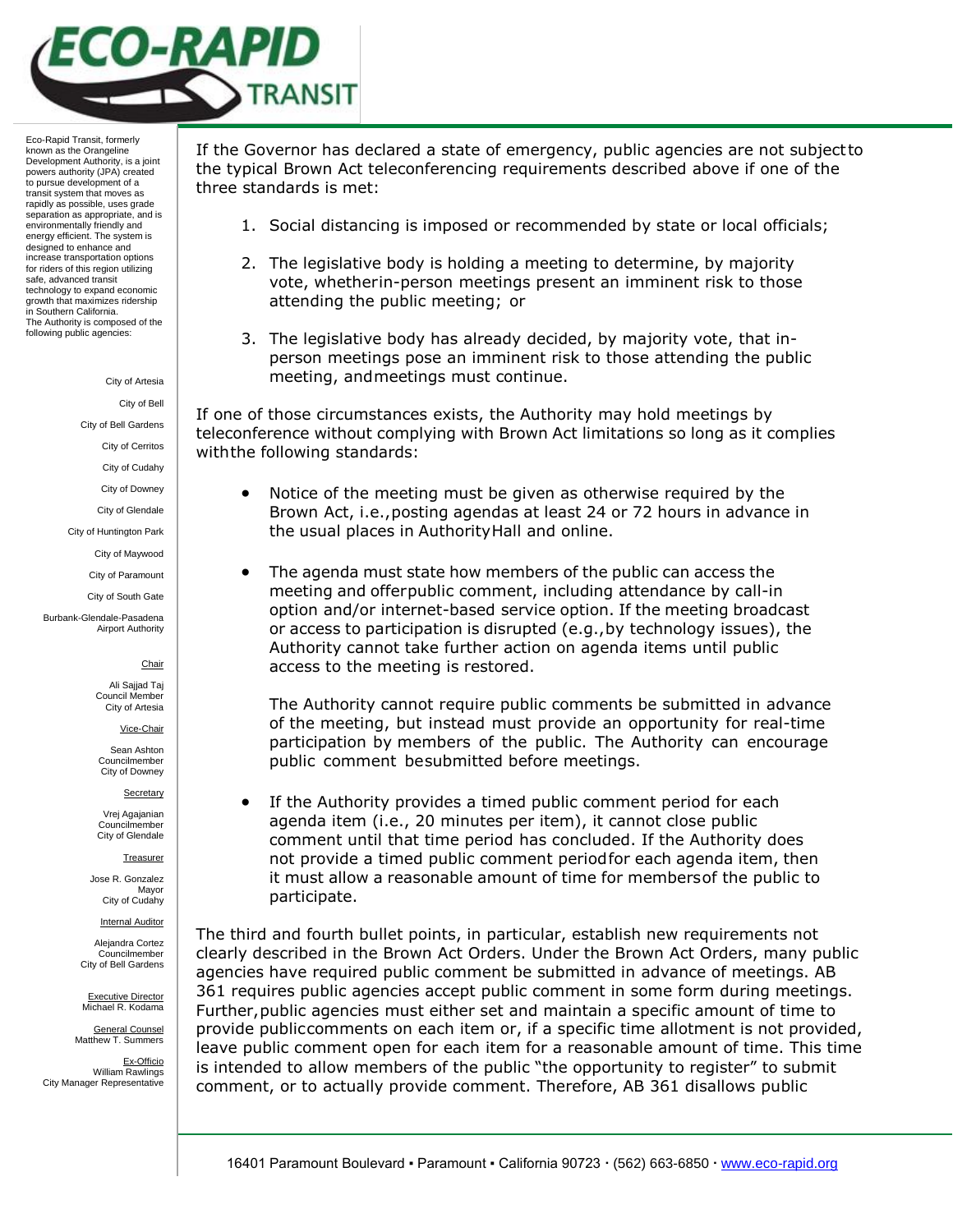

City of Artesia

City of Bell

City of Bell Gardens

City of Cerritos

City of Cudahy

City of Downey

City of Glendale

City of Huntington Park

City of Maywood

City of Paramount City of South Gate

Burbank-Glendale-Pasadena Airport Authority

**Chair** 

Ali Sajjad Taj Council Membe City of Artesia

Vice-Chair

Sean Ashton Councilmember City of Downey

**Secretary** 

Vrej Agajanian Councilmember City of Glendale

**Treasurer** 

Jose R. Gonzalez Mayor City of Cudahy

**Internal Auditor** 

Alejandra Cortez Councilmember City of Bell Gardens

Executive Director Michael R. Kodama

General Counsel Matthew T. Summers

Ex-Officio William Rawlings City Manager Representative

agencies from closing public comment on items when there is not immediate public participation.

AB 361 requires the Authority to regularly review and find an ongoing need to hold public meetings by teleconference. Specifically, the Authority must make the following findings by majority vote within 30 days of teleconferencing for the first time under AB 361, then every 30 days thereafter:

- 1. The legislative body has reconsidered the circumstances of the state of emergency.
- 2. One of the following circumstances exists:
	- The state of emergency continues to directly impact the ability of members to meet safely in person; or
	- State or local officials continue to impose or recommend measures to promote social distancing.

In short, to continue with virtual meetings, the Authority must adopt a resolution making the abovefindings within 30 days of its first teleconference meeting under AB 361. Then, the Authority must re-adopt those findings every 30 days if it wants to continue holding meetings by teleconference.

Staff has prepared the attached resolution entitled:

**"A RESOLUTION OF THE ECO-RAPID TRANSIT BOARD OF DIRECTORS OF THE ECO-RAPID TRANSIT AUTHORITY AUTHORIZING REMOTE TELECONFERENCE MEETINGS OF THE ECO-RAPID TRANSIT BOARD OF DIRECTORS PURSUANT TO GOVERNMENT CODE SECTION 54953(e)"** for consideration of the Board with required findings for the continuance of virtual meetings and teleconference as the County of Los Angeles is under certain emergency orders and still promotes social distancing and the use of face mask.

This item is brought before the Board for immediate action as AB 361 went into effect September 16, 2021.

#### **RECOMMENDATION**

It is recommended that the Board:

- 1. Approve Resolution 2021-02 authorizing remote teleconference meetings pursuant to Government Code Section 54953(e);
- 2. Discuss information presented and offer action items; and/or
- 3. Receive and file the item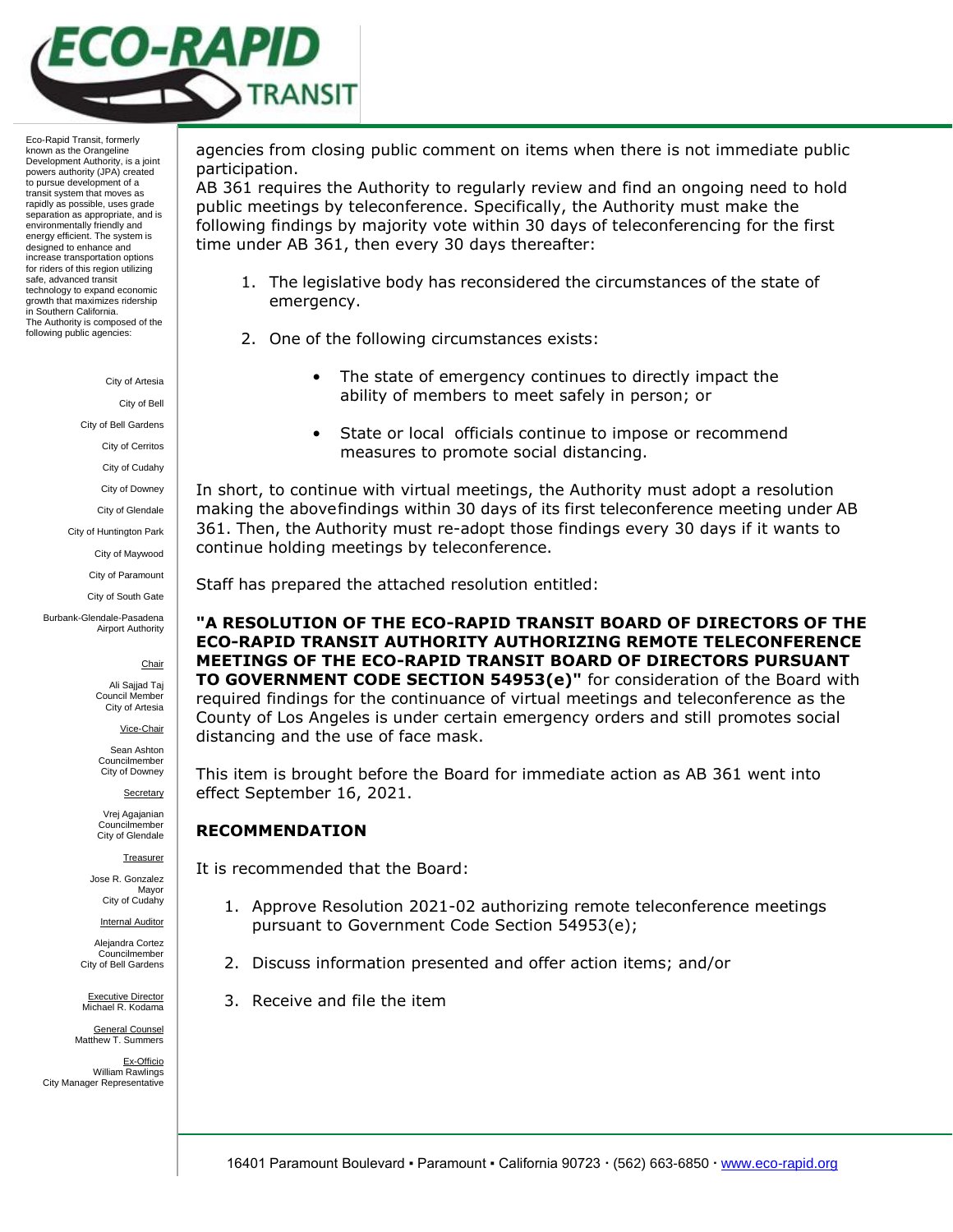# **RESOLUTION NO. 2021-02**

A RESOLUTION OF THE ECO-RAPID TRANSIT BOARD OF DIRECTORS OF THE ECO-RAPID TRANSIT AUTHORITY AUTHORIZING REMOTE TELECONFERENCE MEETINGS OF THE ECO-RAPID TRANSIT BOARD OF DIRECTORS PURSUANT TO GOVERNMENT CODE SECTION 54953(e)

WHEREAS, Government Code section 54953(e), as amended by Assembly Bill No. 361, allows legislative bodies to hold open meetings by teleconference without reference to otherwise applicable requirements in Government Code section 54953(b)(3), so long as the legislative body complies with certain requirements, there exists a declared state of emergency, and one of the following circumstances is met:

- 1. State or local officials have imposed or recommended measures to promote social distancing.
- 2. The legislative body is holding the meeting for the purpose of determining, by majority vote, whether as a result of the emergency, meeting in person would present imminent risks to the health or safety of attendees.
- 3. The legislative body has determined, by majority vote, pursuant to option 2, that as a result of the emergency, meeting in person would present imminent risks to the health or safety of attendees.

WHEREAS, the Governor of California proclaimed a state of emergency pursuant to Government Code section 8625 on March 4, 2020; and

WHEREAS, the ECO-RAPID TRANSIT BOARD desires to hold its public meetings by teleconference consistent with Government Code section 54953(e).

NOW, THEREFORE, THE ECO-RAPID TRANSIT BOARD OF THE ECO-RAPID TRANSIT AUTHORITY DOES HEREBY RESOLVE AS FOLLOWS:

Section 1. Recitals. The Recitals set forth above are true and correct and are incorporated into this Resolution by this reference.

Section 2. Conditions are Met. The ECO-RAPID TRANSIT BOARD hereby finds and declares the following, as required by Government Code section 54953(e)(3):

- 1. The Governor of California proclaimed a state of emergency on March 4, 2020, pursuant to Government Code section 8625, which remains in effect.
- 2. State or local officials have imposed or recommended measures to promote social distancing, including the Los Angeles County Department of Public Health.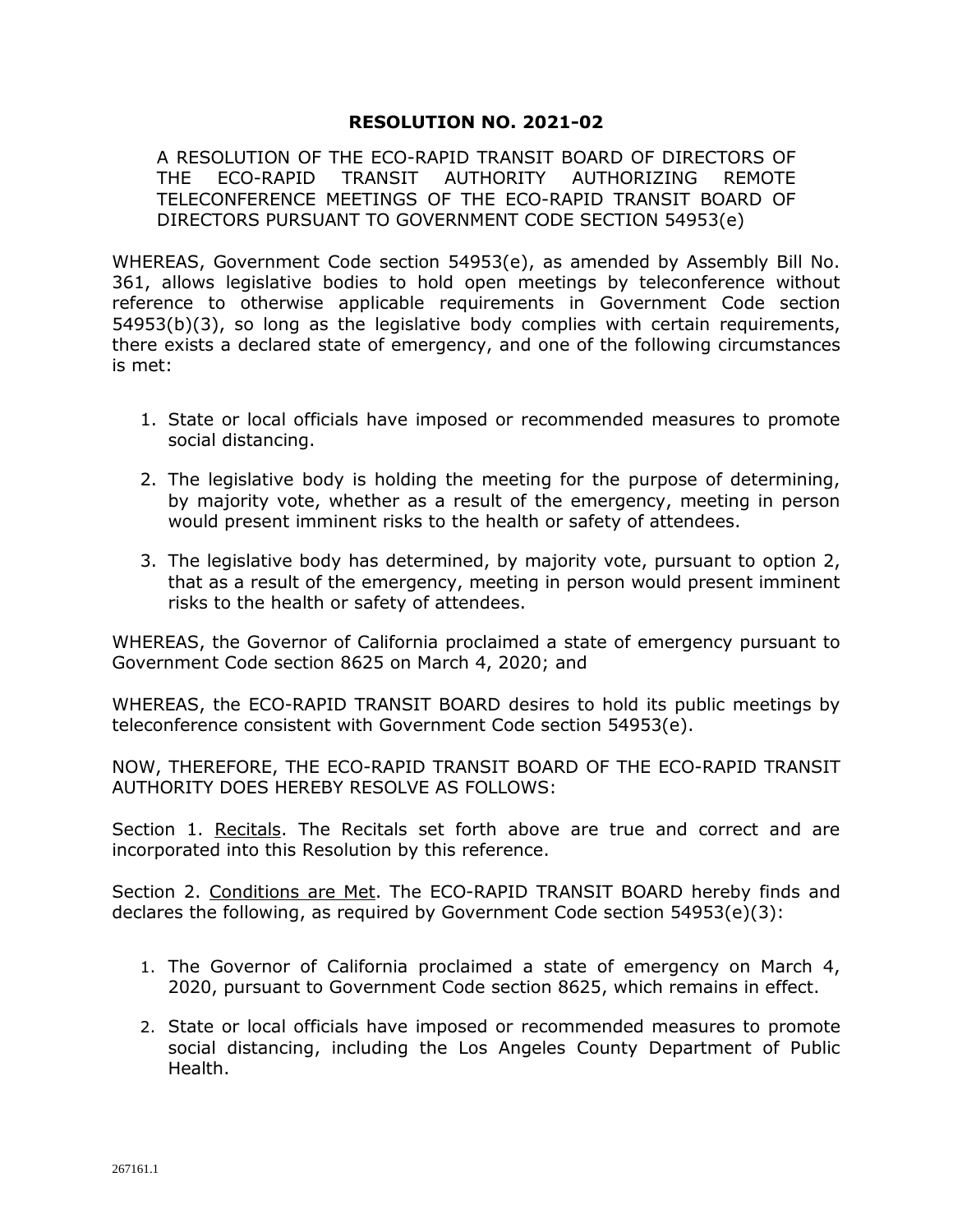- 3. The Eco-Rapid Transit Board of Directors hereby determines that, as a result of the emergency, meeting in person would present imminent risks to the health or safety of attendees, and will conduct open and public meetings by teleconference in accordance with Government Code section 54953(e) and other applicable provisions of the Brown Act.
- 4. All meetings held pursuant to Government Code section 54953(e) shall comply with the requirements of that section and all other applicable provisions of the Ralph M. Brown Act (Government Code section 54950 et seq.).
- 5. This Resolution shall take effect immediately upon its adoption.

PASSED AND ADOPTED by the ECO-RAPID TRANSIT BOARD of the ECO-RAPID TRANSIT AUTHORITY, this \_\_\_\_\_\_ day of \_\_\_\_\_\_\_\_\_\_\_\_\_\_\_, 20\_\_\_, by the following vote:

 $\frac{1}{2}$  ,  $\frac{1}{2}$  ,  $\frac{1}{2}$  ,  $\frac{1}{2}$  ,  $\frac{1}{2}$  ,  $\frac{1}{2}$  ,  $\frac{1}{2}$  ,  $\frac{1}{2}$  ,  $\frac{1}{2}$  ,  $\frac{1}{2}$  ,  $\frac{1}{2}$  ,  $\frac{1}{2}$  ,  $\frac{1}{2}$  ,  $\frac{1}{2}$  ,  $\frac{1}{2}$  ,  $\frac{1}{2}$  ,  $\frac{1}{2}$  ,  $\frac{1}{2}$  ,  $\frac{1$ 

AYES: NOES: ABSENT: ABSTAIN:

ATTEST:

Ali Sajjad Taj Nasara Kabupatèn Kali Sajanian Kabupatèn Kali Sajanian

Chair Secretary Secretary